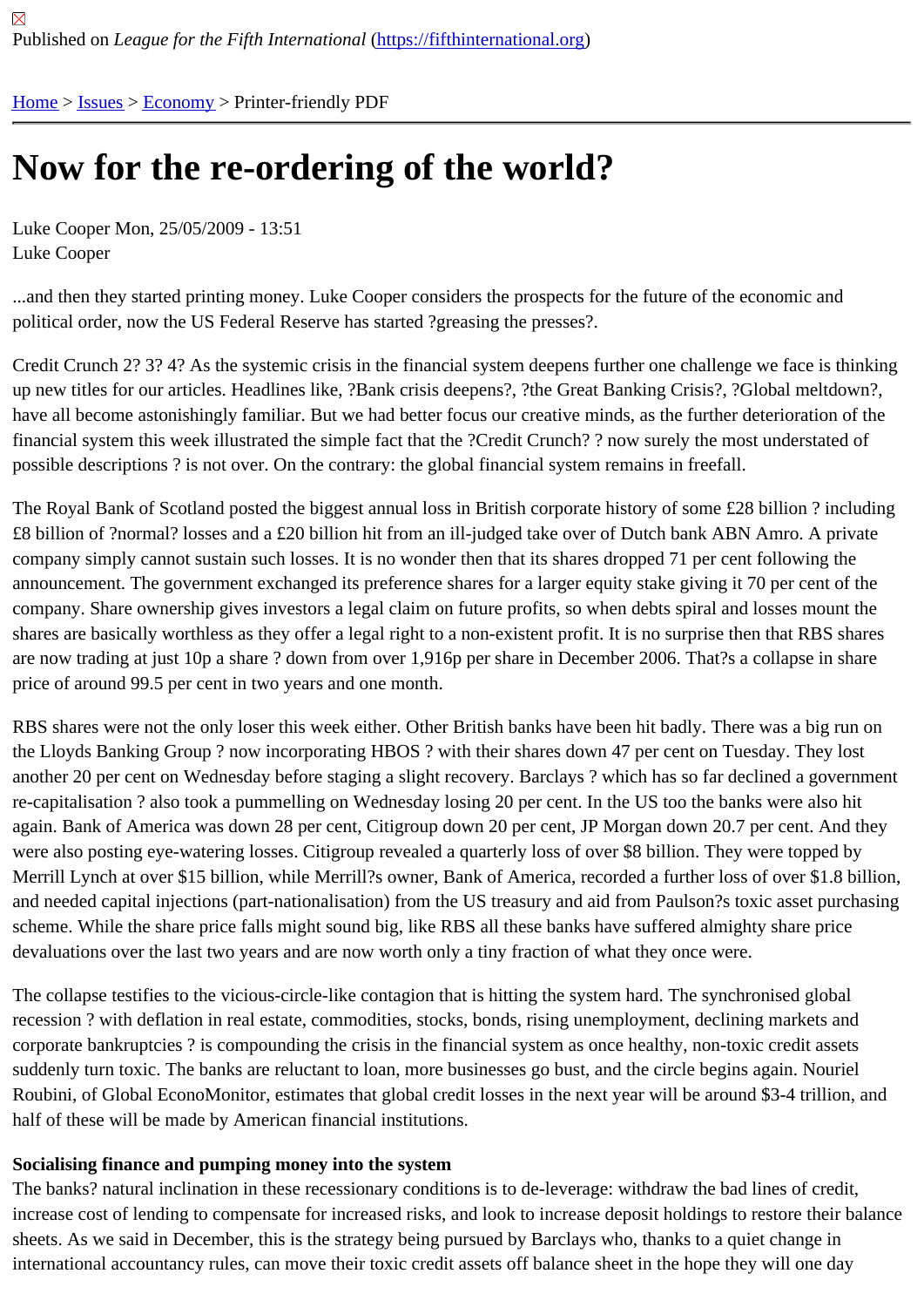recover to the value they were purchased at. However, the banks face a political problem. Their respective governments demand they re-leverage, i.e. extend credit, in order to prevent a prolonged, deep recession in the global economy. As no private financial institution would extend non-performing loans, every move to socialise the losses of the banks and use this bargaining position to compel them to lend, points towards the socialisation of the banks themselves, turning them into state entities to direct investment and provide subsidies to help businesses maintain something approaching a profitable balance sheet.

The beauty of the crisis, consequently, is that it pushes world leaders on a course ideologically alien to them. Neoliberal doctrine taught that the market was a self-regulating mechanism. Economic crisis was caused, the doctrine insisted, not by capital, but ?exogenous? factors like state interference in the market or ?politically motivated? industrial unrest. Today, in political systems that have for decades been obsessed with neoliberal economic policy, the nationalisation of the whole banking sector is now widely discussed in the political mainstream. In Britain, for example, senior Labour MPs and, this week, Nick Clegg?s Liberal Democrats have come out in favour ? but so far the government remain resistant.

The Bank of England interest rate has been slashed to an all-time low of 1.5 per cent. The government this week announced it was offering state backed insurance policies that banks could take out to guarantee against a default by debtors on the new lines of credit they offered. Gordon Brown attacked RBS for ?irresponsible lending? but at the same time argued for the restoration of ?normal lending? conditions ? regardless it seems whether the new loans would be made ?responsibly? (i.e. would not incur huge losses). The reason the announcement caused banking shares to tank was that the market knows the government?s wish to restore ?normal lending conditions? points to nationalisation. Of course, the government would ? unlike revolutionary Marxists ? compensate shareholders. But they would only do so at existing market prices, which naturally factor in the extraordinary projected losses. If an investor bought RBS shares, in December 2006 for example, then he or she faces a huge loss on the investment.

In the US the process is, in some respects, more ?advanced?. More institutions are either wholly owned by the state or have significant state shareholdings. But the US treasury has also being pushing a more aggressive monetary policy too. Interest rates in the United States are now between 0 and 0.25 per cent. As a result, the normal means by which the state controls the level of economy, the manipulation of the central bank interest rate to either encourage more credit into the system (low interest rates) or constrict it (high interest rates), is now exhausted. When central bank interest rates are around zero, money supply can only be manipulated directly by ?quantitative easing?. This is, in effect, a euphemism for printing money. The central bank creates money-capital artificially on its balance sheet and uses it to help struggling sectors of the economy.

The US Federal Reserve began doing this in December. They insist that it is different from the ?quantitative easing? pursued by the Japanese government in the 1990s where cash was injected directly to boost corporate reserves. The Fed calls its programme ?security based? rather than ?liability based?, because it is using the artificially generated capital to extend credit or purchase financial or other assets. Britain is now heading in the same direction. Gordon Brown has now given the Bank of England permission to begin quantitative easing to the tune of £50 billion. On Tuesday 20 January Mervyn King, the Governor of the Bank of England, said the new measures would be essentially the same as those used by the US Federal Reserve taking ?the form of purchases by the Bank of England of a range of financial assets in order to expand the amount of reserves held by commercial banks and to increase the availability of credit to companies.? And he promised they would begin in ?weeks not months?.

#### **Governments fight to save the system ? but what?s the catch?**

It all sounds so easy. Companies go bust but the state ? acting as the moneylender of last resort ? generates capital on its balance sheet to keep them going. The central banks hopes this will fight deflation (?reflate? the economy) by increasing the money supply, encouraging demand for commodities, assets, real estate, stocks and shares, and so on, and therefore put a stop to their devaluation. History gives us clues to whether this policy will work or not. Consider for example the policies pursued by western governments in the 1970s. Interest rates were kept relatively low to encourage credit into the system, while state deficit spending expanded to increase demand, and, the US Federal Reserve printed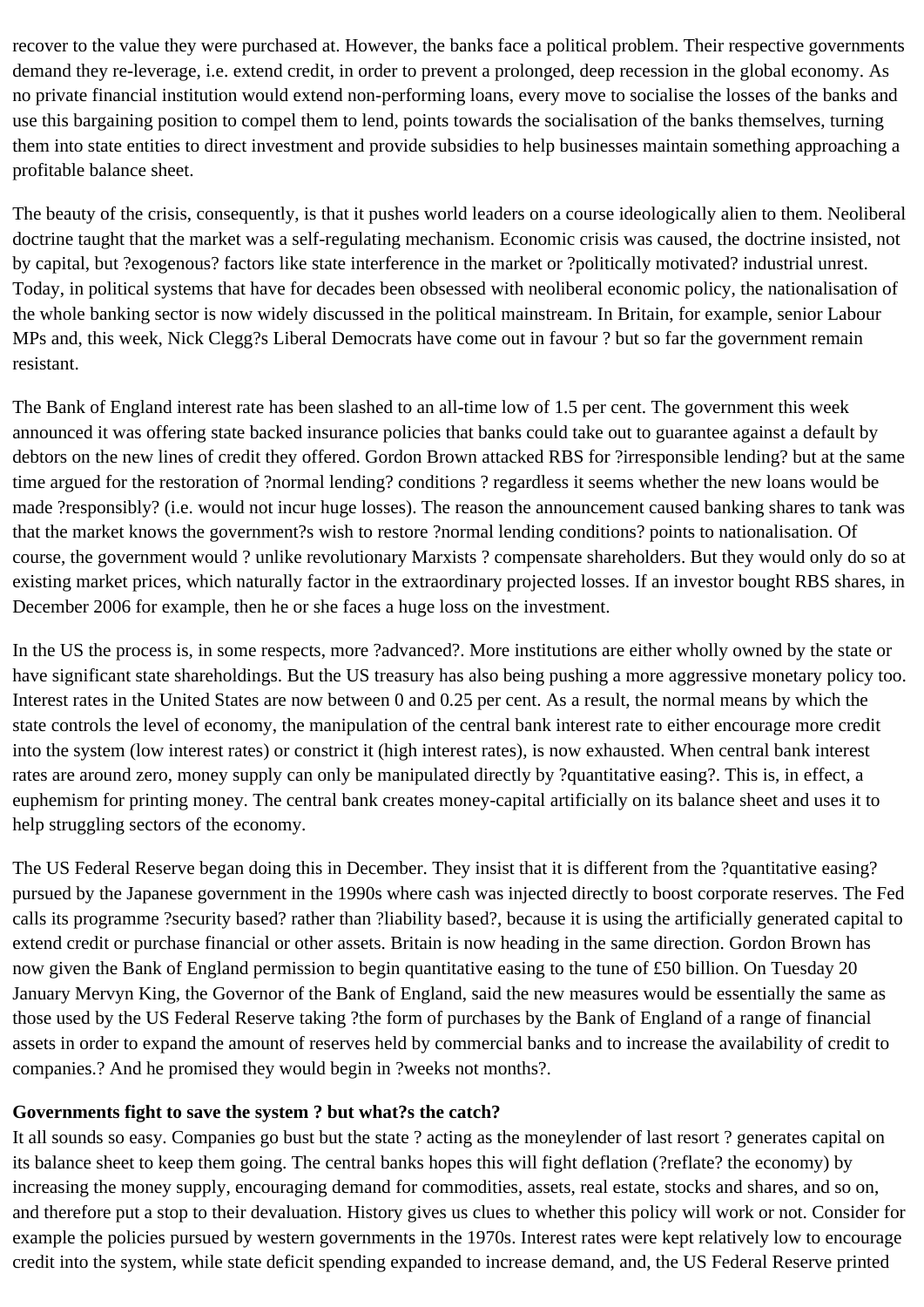money following the Vietnam War too. The effect was to hamper the natural endogenous tendency of capital to enter on a path of destruction of surplus capital and centralisation of ownership (?monopoly?). When the market is left to its own devices capital is destroyed through bankruptcies and centralised through mergers and acquisitions. It has to go through this process to create new conditions for profitable accumulation.

In the 1970s these policies created stagnant economic growth and spiralling inflation over the course of the decade, because an insufficient amount of capital was destroyed to restore the profitability of the remaining capitals. This does not mean that capital was not devalued. Throughout the 1970s, as cheap credit kept failing businesses afloat, there was a sustained devaluation of capital, particularly in stocks, shares and real estate. This, of course, makes sense; we would not expect stagnant growth and low profit margins to exist alongside a booming stock market. As the capitalists continued to face devaluation of their assets, they needed to resolve the situation. Consequently, by the end of the 1970s, Thatcher and Reagan emerged determined to fight inflation by using monetarist policies. They starved the system of credit by forcing up interest rates (to a peak of 20 per cent in June 1981), in order to destroy excess capital and create the possibility of a new round of profitable capital accumulation.1

On one level the parallels with today are obvious; in the 1970s like today broadly ?reflationary? policies were mobilised in the context of a classic crisis of over-accumulated capital. The US federal reserve printed money to fund deficit spending and pushed the central bank interest rate down to 3.2 per cent. In this respect, we might expect a similar outcome today, i.e. cheap credit creates high inflation and economic stagnation. On another level though there are differences. Today the reflationary policies are actually more aggressive with the central bank rate pushed down to 0 - 0.25 per cent. However, in the 1970s there was not an historic solvency crisis in the banking system driven by a massive over-accumulation of credit assets, which had been building for two decades. Indeed, finance capitalists had a material interest in Thatcherism and Reaganomics: by the late 1970s the financiers wanted the value of the money restored, and the opportunity to invest in profitable industries.

In both the 1970s and 80s capitalism was racked by major crises; stagnation and inflation in the former, boom and bust in the latter. The crisis periods within these decades illustrate that state policies, while plainly not resolving the crisis tendencies of capital, can change its form. Hence, today we have to ask what the effect of an insolvent banking system, reflated by an artificial increase in the money supply (?quantitative easing?), is likely to be, i.e. how will it affect the form and duration of the current crisis?

The big fear of policy-makers is now deflation leading to a price collapse in commodities and assets. Such a collapse would prompt a ?dash for cash?, i.e. money-capital or its equivalents like gold, as capital in its other forms ? at other points in the circuit of capital ? undergoes sharp devaluation and destruction. The aim of the state bank policy is therefore to stop absolute price deflation and encourage renewed investment by increasing money supply. But the policy is essentially flawed, as it misunderstands the cause and nature of the crisis. As David Harvey notes, ?the realisation of values cannot be achieved through a mere increase in the supply of money?. Money is only a measure of the value of social labour, and printing more money distorts this measurement.2

The Marxist understanding of labour as the source of social value is essential if we want to explain the development of the crisis and its prospects. For the capitalist the crisis of over-accumulated capital appears to be a shortage of capital; the banks, for example, are running balance sheets well into the red and need ?re-capitalisation?. But, as Henryk Grossman argues, this appearance of shortage simply expresses the fact ?that in the course of accumulation the primordial source of this capital, surplus value [appropriated from exploited labour ? LC], becomes progressively more scarce, too small, in relation to the already accumulated mass of capital?.3 Because too much capital exists relative to the available surplus value it can appropriate (?insufficient valorisation?) then a path of devaluation and destruction of superfluous capital is set upon.4

Keeping this in mind, consider the current crisis. From the standpoint of the capitalists, their economists, et al, printing money appears to solve the problem they perceive of a lack of capital and allows corporations to restore their balance sheet. The ?security based? strategy now being pursued in the US will in the first instance compensate corporations who are unable to sell their commodities by making up the shortfall on their balance sheet by using printed money. In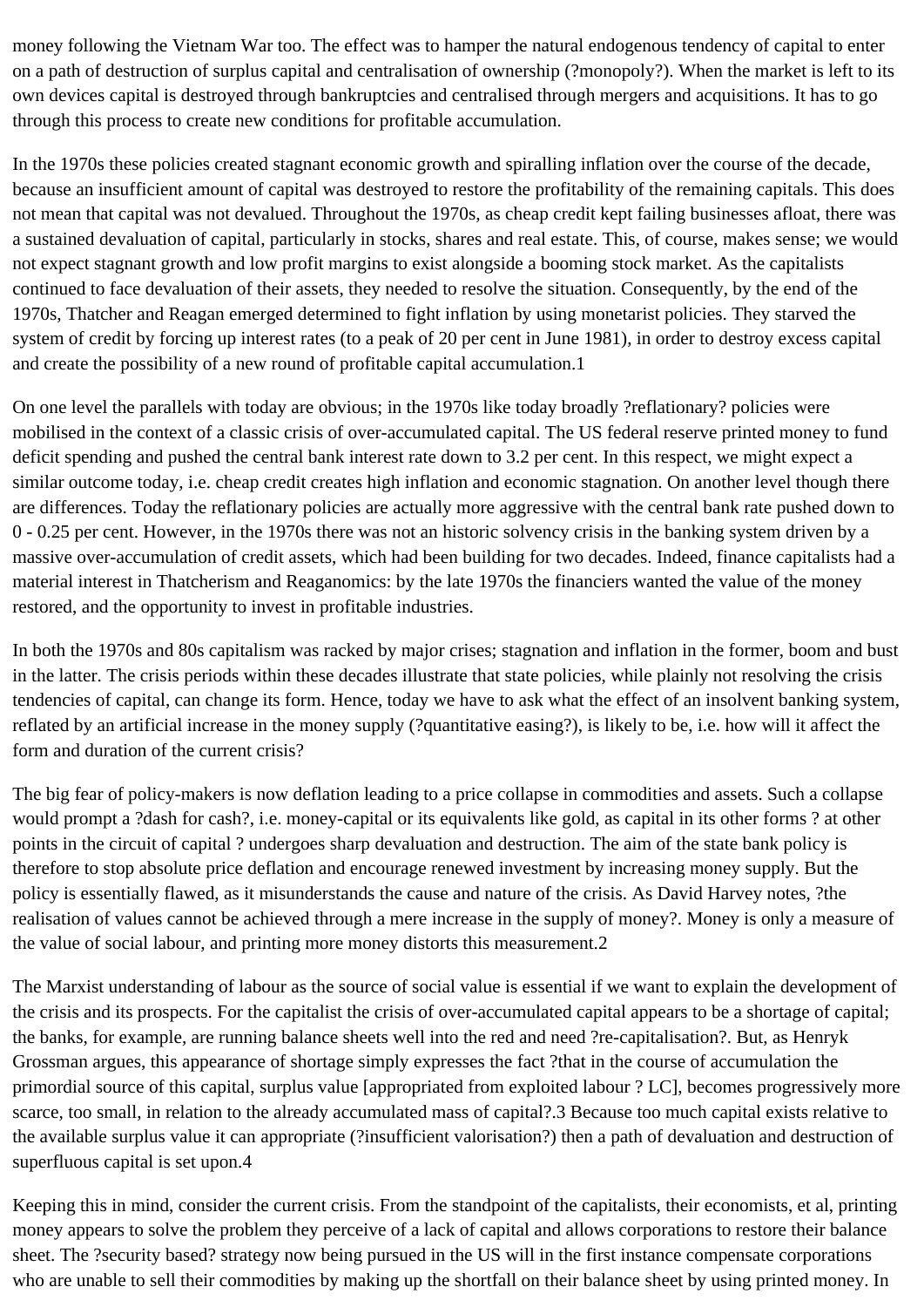the second instance, the hope is that it maintains demand for commodities by avoiding demand-sapping bankruptcies and lay offs and over time this should end the stockpiling of un-sellable commodities. Despite the apparent logic of this schema, the wrong identification of the problem ? a lack of capital ? leads to a wrong solution. The crisis is caused by the insufficient valorisation of capital in the context of a mass of over-accumulated capital circulating in the system. David Harvey makes this point well, noting that the in the above scenario, ?nothing is changed? by the creation of extra money in the sphere of exchange. The printing of money cannot cure the problem. Indeed, the distortion of price signals makes the disequilibrium worse. The full force of the shake out, which would bring the system back into an equilibrium position as measured by the value composition of capital, is held back? The trend towards overaccumulation will likely be increased rather than curbed?.5

In ?normal? crisis conditions printing money will tend to encourage an insane mushrooming of fictitious capital generation; existing fictitious capital in the financial system is supplemented by the new fictitious capital generated by the central bank. Owing to the fact that all fictitious capital speculates on returns from future productive activity, once it becomes massively over-accumulated it ultimately faces the problem of realising the imagined, projected values in production. The massive write-downs of fictitious capital assets, like CDOs, we are currently seeing thus constitutes a sharp realignment between their imagined and real values. When the central bank prints money this problem is severely aggravated, because money can no longer act as a measure of the value of social labour. An abundance of moneysupply means there is nothing to stop capitalists permanently raising prices in order to realise profits regardless of the problem of surplus-value production. Inflation can quickly turn to hyperinflation ? economic catastrophe can ensue.6

The current crisis however is different to this ?normal? scenario. Though governments are concerned to restore bank lending, i.e. a form of fictitious capital generation, the fact is that the financial system is suffering an acute insolvency crisis and is therefore not in a position to re-leverage. Recall as well that Roubini estimates further credit losses in the upcoming year will be in the region of \$3-4 trillion. Today, then, due to the massive over-accumulation of credit assets an almighty devaluation and destruction of fictitious capital is already underway, is quite inevitable and has still not run its course. In the classical scenario, printed money augments manic fictitious capital generation ? e.g. ?re-leveraging? of credit ? but it is difficult to imagine it having this effect given the global banking insolvency crisis. The bailout programme in the US could probably absorb Roubini?s estimated losses, at least for the next year, by drawing on the eye-watering sums it has committed to rescuing the financial system. Bloomberg calculates that around \$8.5 trillion has been allocated in total by the US Government, but of this ?only? \$3.2 trillion had been spent as of December. So long, that is, the printed dollars retain their value in the international monetary system (more on which later).

Neither is the turn to printing money likely to stop capital destruction. Rather, the choice of ?which capital? to destroy will become increasingly political. The American car industry is likely to be saved by the US government but other sectors of capitalists will be less fortunate. This is due to the lack of private credit pushing the central banks into the role of creditor of last resort, based on money-capital artificially generated on its books. This also points towards the nationalisation of the banking system per se because why would corporations go to private creditors who charge interest when they can access credit below market prices from the central bank? It is the lack of availability of private credit, along with central bank money being used only selectively to halt capital destruction in certain sectors, that means the tendency in the current situation is likely to remain towards devaluation, deflation rather than inflation, and capital destruction.

Already inflation is falling sharply in Europe and the United States. For inflation to become a problem in such an environment the system would need to be flooded with cash to such a degree that no incentive exists to horde money, but, quite the opposite, capitalists would scramble to convert money (before it is devalued by its over-abundance, having ceased to be a measure of the value of social labour) into commodities or other assets. The effect of printing money at the current conjuncture, insofar as it has an affect, is likely to prolong the crisis making it shallower than it would otherwise be in the first instance but storing up greater contradictions for the future. Nonetheless, printing money is sure to increase volatility and price disequilibrium. One possibility is that if it does not appear to work in the first instance, i.e. avoid a major, prolonged and deep world recession, some central banks might be inclined to flood the system with cash and precipitate a hyperinflation scenario. However, history ? Germany in the 1920s, Hungary in the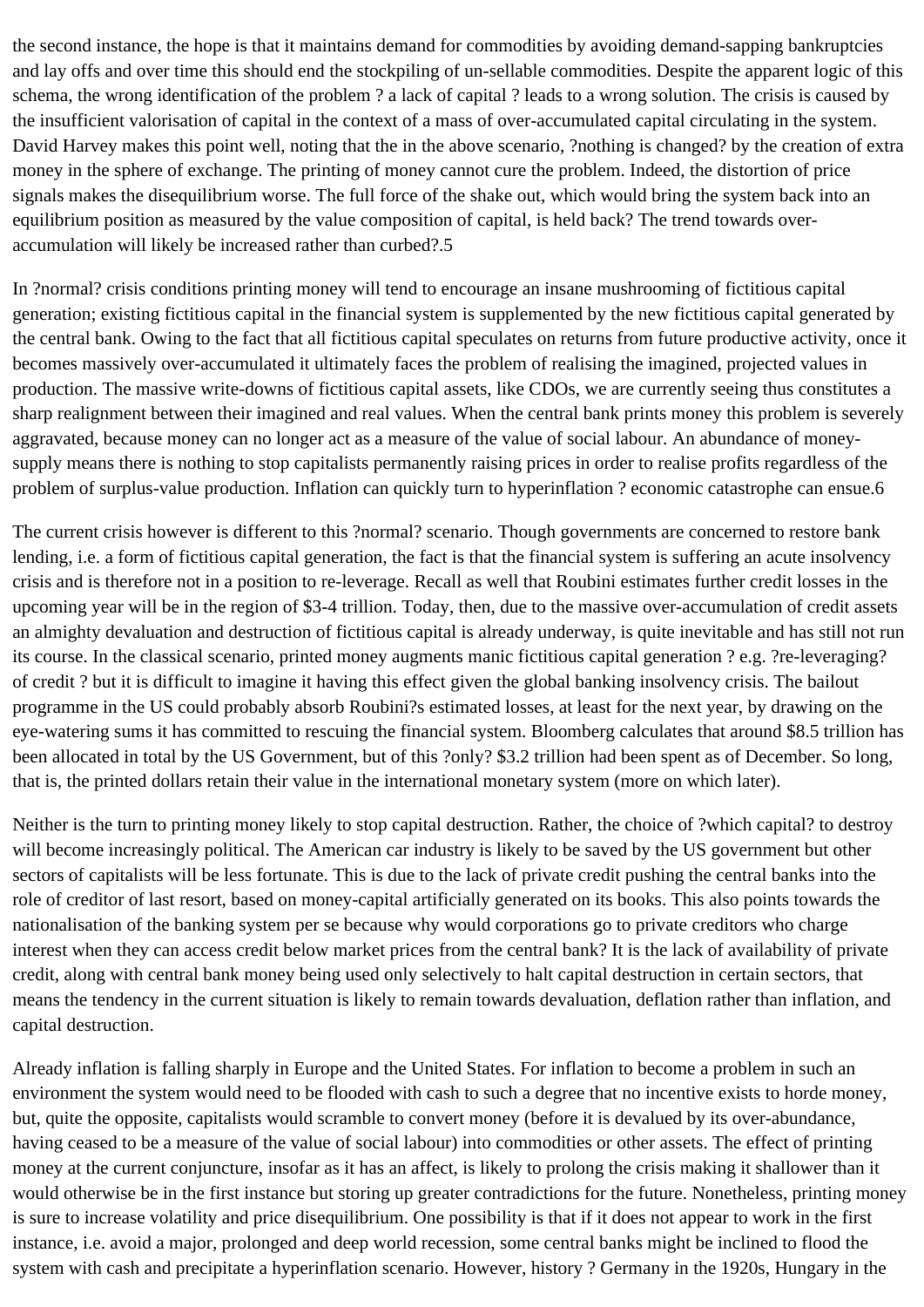immediate post-war years, and numerous other examples ? speaks loudly against doing this.

#### **The geopolitical aspect: now for the re-ordering of the world?**

The above outline of the crisis abstracts from important concrete determining features of the current situation: in particular the foreign-currency position of the United States in the world monetary system. Since the end of dollar-gold parity in 1971 ? previously gold was, in effect, the global money ? the dollar has acted as the principal global reserve currency giving it the advantage of ?seigniorage?, and has been key to sustaining US economic hegemony. Most states in the world cannot pay for imports in their own currency; they need to earn dollars through exports and then use these earnings, or take out dollar-denominated loans. This is of course not true for the United States, as it prints dollars at home. It therefore ?does not face the same balance of payments constraints that other countries face. It can spend far more abroad than it earns there. Thus, it can set up expensive military bases without a foreign exchange constraint; its transnational corporations can buy up other companies abroad without a payments constraint; and its money-capitalists can send out large flow of funds into portfolio investments?.7

This monetary position is of particular importance at the current conjuncture. The US public debt has increased astronomically over the last decade and now stands at over \$10 trillion. In 2008 the US ran a \$1 trillion budget deficit for the first time and this is predicted to rise to \$1.2 trillion in 2009. This expansion is an important feature of the parasitism which tends to become particularly pronounced in declining economic powers. Just as US financial capital extracts payments ? for example, through interest or dividends ? when it underwrites productive activity in the rest of the world, the US state extracts similar benefits by issuing treasury bonds denominated in dollars. Nations like China or Saudi Arabia that run trade surpluses can recycle the dollars they earn as a result by buying US treasury bonds. The US will then pay a regular interest payment to these bondholders (creditors). In the last decade, an apparently virtuous relationship developed. The US would fund domestic tax cuts, which boosted domestic demand for imports, by running ever-larger budget deficits paid for by selling bonds to the exporting nations running dollar surpluses. Now Barack Obama has now come to power, warning that the US might run trillion dollar deficits for ?several years?. Seigniorage obviously helps; as the US prints dollars at home it has no problem-making interest payments for so long as the dollar is the world currency (i.e. private investors and states continue to want dollars).

Like other forms of fictitious capital, bondholders are making a legal claim on future value production. In the case of nation states it is an indirect claim, as they appropriate value from the domestic economy through taxation. The US and other imperialist powers with developed finance capital appropriate value from the rest of the world too. Expanding the budget deficit in the manner the US has, to fuel domestic consumption and boost growth, testifies to the decline of value production in the American domestic economy. The scale of the debt would not be significant if we considered it only in proportion to its annual GDP ? at only 36.4 per cent it is much smaller than other states like Japan or Italy where public debt is over 100 per cent. But it is the sheer size of the American public debt that presents a problem, as it has to appropriate ? by selling bonds ? an enormous amount of capital from the rest of the world. The US is therefore increasingly dependent on the willingness of the dollar surplus nations and the market to continue to buy bonds. This coupled with the massive weakening of the capacity of US finance capital to appropriate value through securities (stocks, shares), or credit because of its solvency crisis, seriously undermines US global hegemony.

Due to the interest payments being made in dollars, the key issue for creditors is that the dollar remains strong. Several factors are of concern to them. First, they are less likely to buy treasury bonds if they calculate the dollar is going to decline, as they will be sitting on an asset that is declining in value. Second, low interest rates will in general encourage investors to move money-capital out of that currency into other denominations that can be stored in accounts paying higher interest and therefore lead to a decline in the currency?s value. Third, bond investors will be concerned when a central bank starts printing money to stimulate its domestic economy due to the threat of inflation devaluing the moneycapital denominated in that currency. Fourth, if a state is suffering balance of payment problems or borrowing beyond its means, then it will struggle to find buyers for bonds and the currency will depreciate. The final issue of concern to bondholders is the inflationary or deflationary global environment. If it is generally inflationary then they will want to get out of bonds and into other assets, for example food or oil in 2007?08.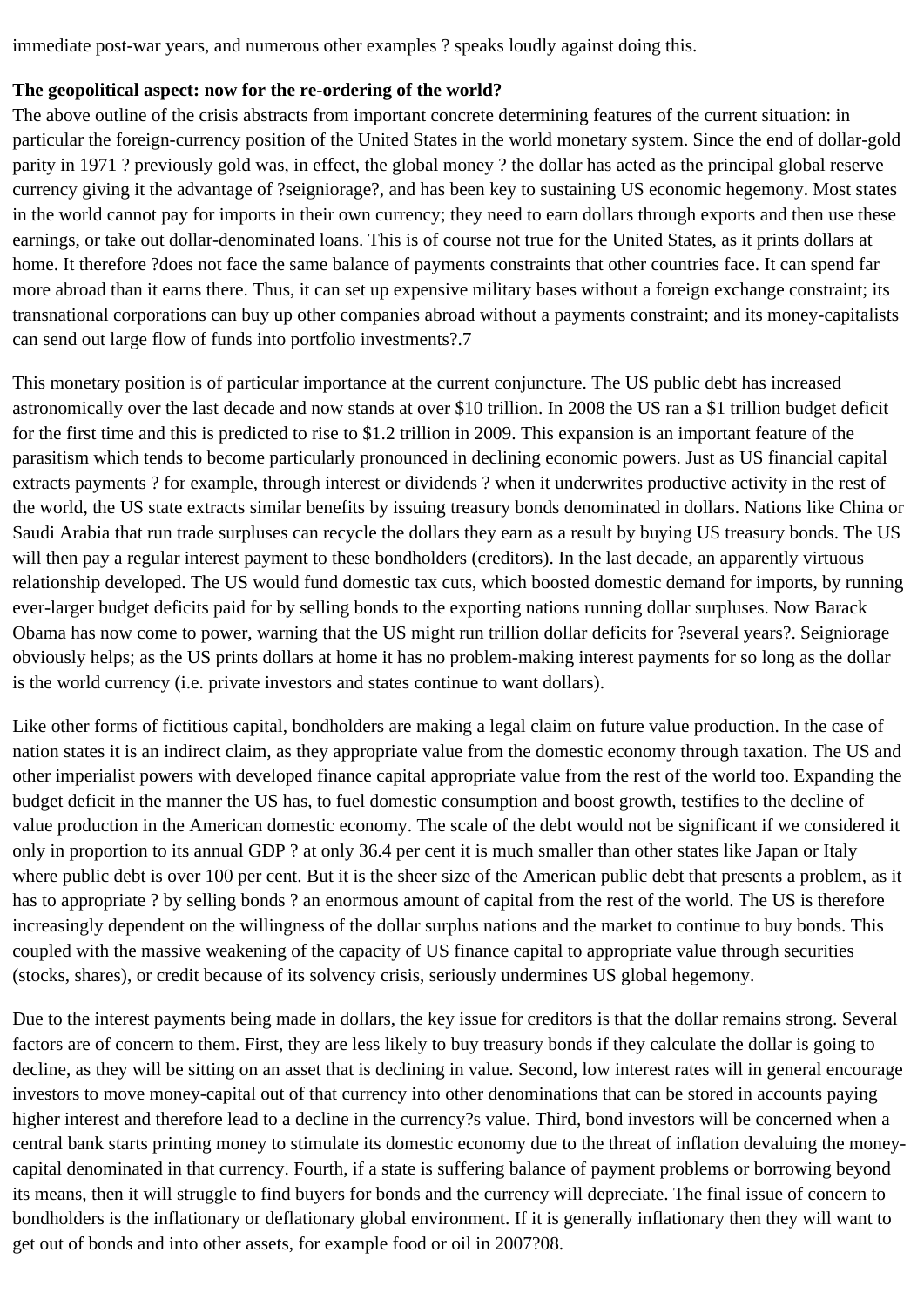In the case of Britain, low interest rates, the prospect of printing money to stimulate the domestic economy, a spiralling budget deficit, and the importance of finance to the economy per se, all make British bonds and the pound unstable. While financial services only account for 12 per cent of British GDP they nonetheless ran a trade surplus, some £36.7 billion in 2007, while overall Britain has a trade deficit. The meltdown in the financial system could lead to a serious balance of payments crisis, coupled with a fiscal crisis in state revenues if global money markets are reluctant to lend at existing prices. It is no surprise then that the pound has taken a battering on the markets. Tuesday 20 January was a particularly difficult day for it because several international investors came out advising to sell. One hedge fund manager was quoted in the Evening Standard saying, ?I would urge you to sell any sterling you might have, the country is bankrupt and sterling is under huge pressure.? Credit ratings agencies are also set to downgrade British public debt, making it more expensive to borrow and exacerbating the government?s fiscal problem. The situation in Britain is aggravated by the fact the pound is not a global reserve currency, like the dollar, giving it little power of seigniorage that would negate fiscal and balance of payments problems. A run on the pound can hardly be discounted, particularly once the Bank of England starts printing money.

Compare this to the US dollar, which, despite the Federal Reserve already having started to print money, has been gaining ground on both the euro and the pound since December. At one level there are economic reasons for this. The deflationary environment makes money-capital-based-bonds more attractive ? the ?dash for cash? ? while other investments are likely to incur devaluations. At the same time, despite America?s problems, few of its competitors look in a strong position. Britain?s problems are particularly acute, but in the euro area the Germany economy is expected to shrink by 2.75 per cent next year, Ireland, Spain and Italy are in extremely difficult position, and China?s growth fell to 6.75 per cent in the last quarter of 2009. But an ever-increasing US budget deficit is in the final analysis unsustainable even for a hegemon with the power of dollar seigniorage. The current relative strength of the dollar may also be due to the global solvency crisis, as there is demand for dollars in order to pay creditors ? again a feature of seigniorage as the dollar is the principal settlement currency. Despite the significance of this nexus of issues, it would be seriously wrong to consider the issue of the ordering of the monetary system and the future of dollar seigniorage as simply a question of economic relations and conditions. On the contrary, the dollar?s status cannot be understood in economic terms alone, but is bound up with the historic power relations between the US hegemon and the rest of the world.

The historicity of this crisis ? with the systemic meltdown in global finance, the spreading contagion of global recession, the undermining of once accepted rules and orthodoxies like neoliberalism, and most of all the massive weakening of US power ? is certain to lead to political struggle over the future of the capitalist order. The power of seigniorage ? within what Peter Gowan aptly calls the ?Dollar-Wall-Street Regime? ? has been key to US hegemony over the last decades and we can see today that it has been an essential weapon of the US ruling class in the course of the crisis: strengthening the US fiscal-capital position by extracting tribute from the sales of bonds on the world market. While the power relations between creditor-debtor states are of course complex, there is a certain truth in the adage that to ?owe a little money is to be weak but to owe a lot of money is to be strong?. The sheer size of the US market and its capacity to consume export surpluses in the rest of the world give other economies an interest in sustaining its hegemony and position.

Equally, however, historically it tends to be the case that creditor nations ? the Dutch vis-à-vis the Spanish Empire, the Americans vis-à-vis Europe after Second World, for example ? have been the ultimate and final arbiter of power in the creditor-debtor relation. No wonder then that the great fear of the US ruling class is that the Asian nations, which have trillions in dollar holdings, and particularly China which now holds \$2 trillion alone, could sell these holdings on the market and prompt a massive run out of the dollar across the world. But even if this scenario did not materialise ? which would feel like a financial doomsday and make the Credit Crunch look like a mere blip ? China could still make major political and economic demands in the new conditions of weakened US financial power. Economically they could demand the right to use dollar surpluses to buy equity stakes in US corporations. Politically ? and of far greater significance ? they could demand the US supports a resolution of the Taiwan question on China?s terms.

The dynamic and complex character of the emerging period in world politics, rich as it is with great uncertainties, illustrates that there is no immediate challenge to the US hegemon. The euro is the obvious challenger to the dollar as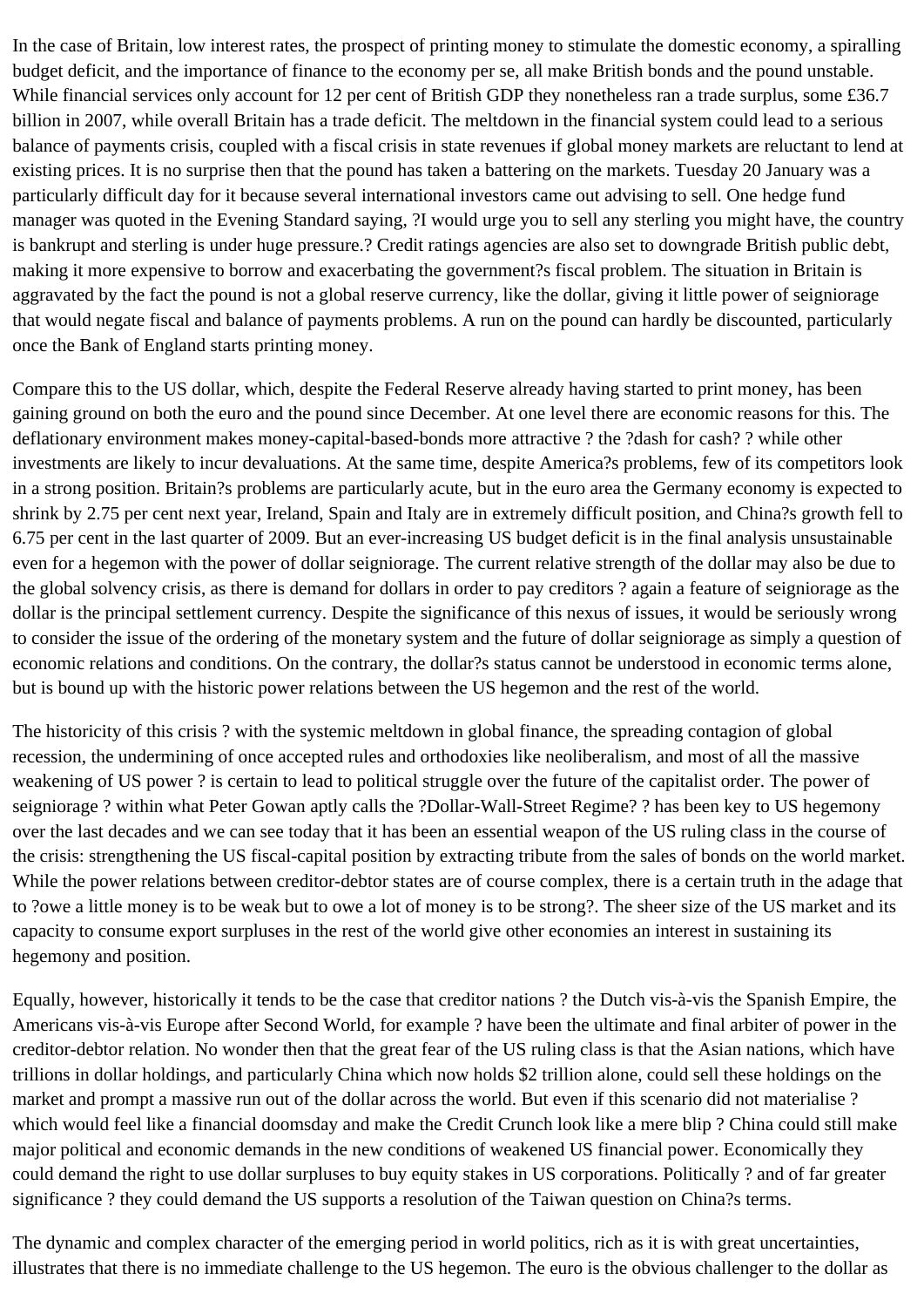world currency, but it is still not a settlement currency and, as a project, it has not resolved the national antagonisms that stand in the way of the political and economic union that could challenge the US ? or at least put the EU in a position of relative equality. Now attention is focused on the coming G20 meeting. There is a push, particularly by President Sarkozy, to agree new rules for the organisation of the international financial system. If these put in place a global financial system that is more regulated this would further undermine the pre-eminent position of Anglo-American finance by undermining the competitive advantage of New York and London as relatively unregulated centres. Whether this occurs is far from certain. As Marcus Lehner, a frequent writer for the Marxist journal Revolutionärer Marxismus, observes:

?The emerging appreciation of Euro-based financial markets could lead to a strengthening of Euro financial capital (which would then take its share of the ?hegemony? dividend which, until now, has been pocketed above all by US and British finance capital). This would necessarily lead to tensions in the EU as is already shown between German and British capital. A stable, new financial regime on a Dollar/Euro-basis would require a clear political institutionalisation comparable to the Bretton Woods agreement after 1945. Whether the leading political and economic forces in North America, the EU and Japan are capable of such a political effort in the current crisis and competitive situation is more than questionable. More likely is a long-term unstable international financial regime.?8

### **Capitalism?s ?1989?**9

The contagion of global, synchronised recession, coupled with and further compounding the historic insolvency crisis in finance, the undermining of neoliberal economic doctrine, the turn to printing money to boost demand ? all point to a crisis of quite historic proportions. At the very least it poses the question of a new global political and economic order; one in which the US is compelled into a far less parasitic relationship to the rest of the world with all the political consequences that follow from this. As Gao Xiqing, president of the China Investment Corporation, which is responsible for around \$200 billion of China?s foreign assets, argues the crisis poses a transformation in the economic and political relations of the US to the rest of the world:

?The overall financial situation in the U.S. is changing, and that?s what we don?t know about. It?s going to be changed fundamentally in many ways. Think about the way we?ve been living the past 30 years. Thirty years ago, the leverage of the investment banks was like 4-to-1, 5-to-1. Today, it?s 30-to-1. This is not just a change of numbers. This is a change of fundamental thinking. People, especially Americans, started believing that they can live on other people?s money... At first it was the Japanese. Now the Chinese and the Middle Easterners. We?the Chinese, the Middle Easterners, the Japanese?we can see this too. Okay, we?d love to support you guys?if it?s sustainable. But if it?s not, why should we be doing this? After we are gone, you cannot just go to the moon to get more money. So, forget it. Let?s change the way of living.?10

Subtle, diplomatic, even friendly as these words are they suggest a profound change in international relations unlike anything since the end of the Cold War. The threat and challenge to US hegemony may well make this a decisive turning point in the whole post-war system, just as 1989 was. But the comparison with the events of twenty years ago this year runs much deeper than a conjuncture that reconfigured the international order for years to come. It was the enduring ideological power of the collapse of the USSR: its use as a weapon against the idea of any alternative to free market capitalism, which was of such profound historic significance. Perhaps today the sheer scale and depth of the breakdown makes this conjuncture capitalism?s ?1989?. Whatever the uncertainties, the operation of numerous contingent factors that will shape future developments, we can be certain that working people will be asked to pay for the crisis in the system. It is in their struggles to resist capital?s offensive that socialism?s historic opportunity lies.

#### **Endnotes**

1 David Harvey calls this the ?wealth crash?, in Harvey, D., A Brief History of Neoliberalism, 2005

2 Harvey, D., p. 308, LimiLts to Capital, 2006 (1982)

3 Henryk Grossman, The Law of Accumulation, p.86, 1992 (1928)

4 For an explanation of the tendency of the rate of profit to fall and its counter-tendencies, which lead to the overaccumulation crisis see Brenner, R., The Credit Crunch ? A Marxist Analysis, 2008